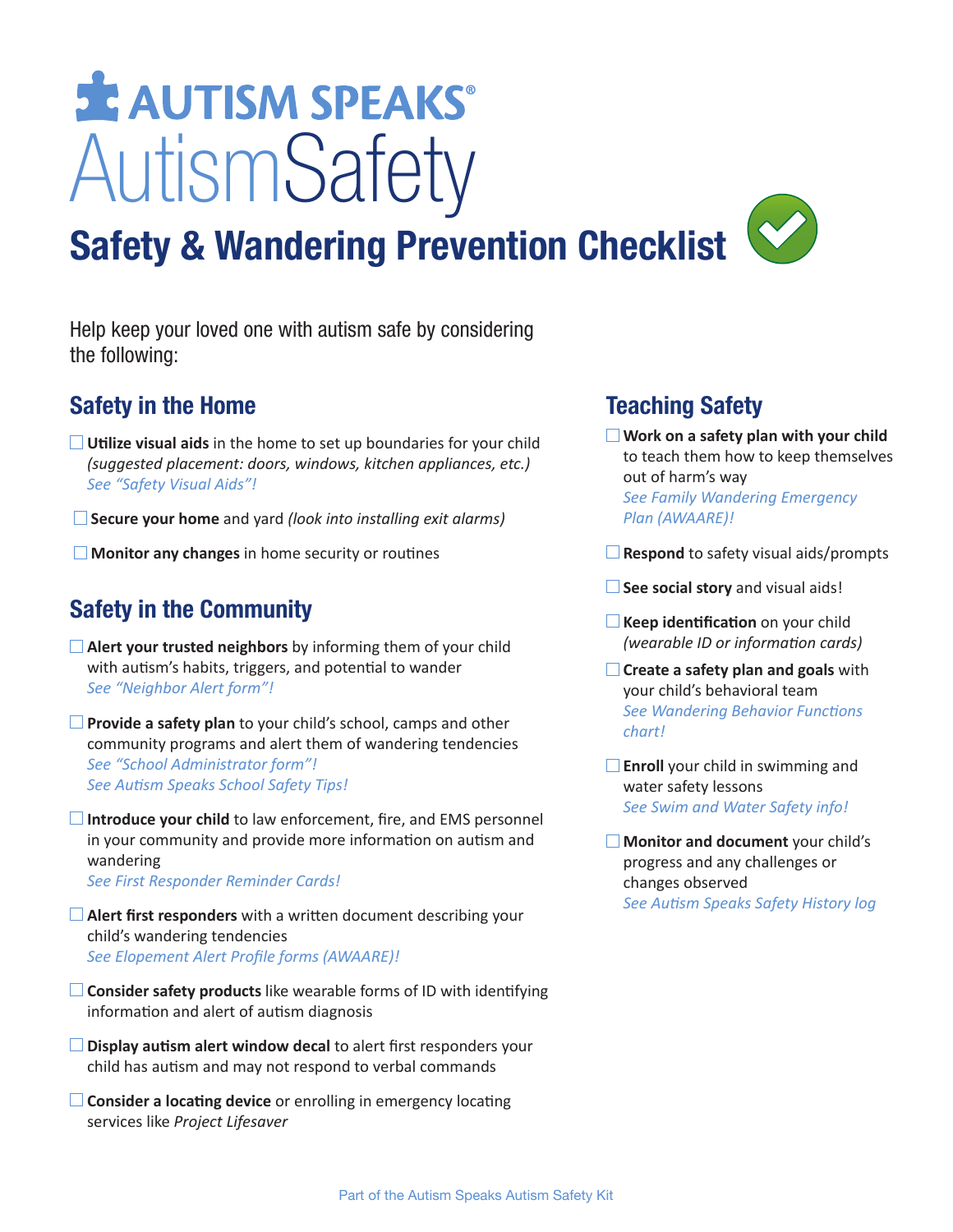# $\pm$  Autism speaks  $\overline{\text{Aut}}$  SMS afety

# **Family Wandering Emergency Plan Part 1**



**Make sure your family has a plan in case of a wandering emergency.** Before an emergency happens, sit down together and decide how you will get in contact with each other, where you will go and what you will do in an emergency. Keep a copy of this plan in your emergency supply kit or another safe place where you can access it in the event your child is missing.

# **Critical Information**

**Child's Name**

**Child's Transmitter Tracking Number** (if applicable)

**Child's Official Diagnosis**

**Child's Identifying Marks, Medications and Medical Needs**

### **Emergency Steps**

### **ALWAYS CALL 911 IMMEDIATELY IF YOUR LOVED ONE IS MISSING FROM YOUR HOME**

- $\checkmark$  Clearly state your child's name.
- $\checkmark$  State that they have a cognitive impairment, provide the diagnosis, state they are endangered and have no sense of danger.
- $\sqrt{\ }$  Provide your child's radio frequency tracking number. (if applicable)
- $\sqrt{\ }$  Provide your child's date of birth, height, weight, and any other unique identifiers such as eyeglasses and braces.
- $\sqrt{\phantom{a}}$  Tell them when you noticed that your child was missing and what clothing he or she was wearing.
- $\sqrt{\phantom{a}}$  Request an AMBER Alert be issued (if your child is a minor) or a Silver Alert be issued (if your child is an adult).
- Request that your child's name and identifying information be immediately entered into the National Crime Information Center (NCIC) Missing Person File.
- $\checkmark$  Search known areas your child would likely be, or attracted to. If you have an emergency point person assigned to contact neighbors, pick up your other children from school, watch your children, etc., alert them while searching known areas your child would likely be. If you have other small children, never leave them unattended.

**TIP: create an emergency point person who can contact neighbors, fax your alert form to local law enforcement, and assist in making arrangements for your other children.**

Should your child go missing, make sure this contact has a cell phone, knows what your child is wearing, any identifying features, where you child was last seen, how long your child may have been gone, any medical needs or allergies your child may have, your child's likes and dislikes and main attractions. Ideally, the emergency contact will be a relative or close friend. Provide your emergency contact with a copy of this plan and ask them to keep it in a safe, accessible place.

### **Emergency Contact Name**

### **Emergency Contact Number**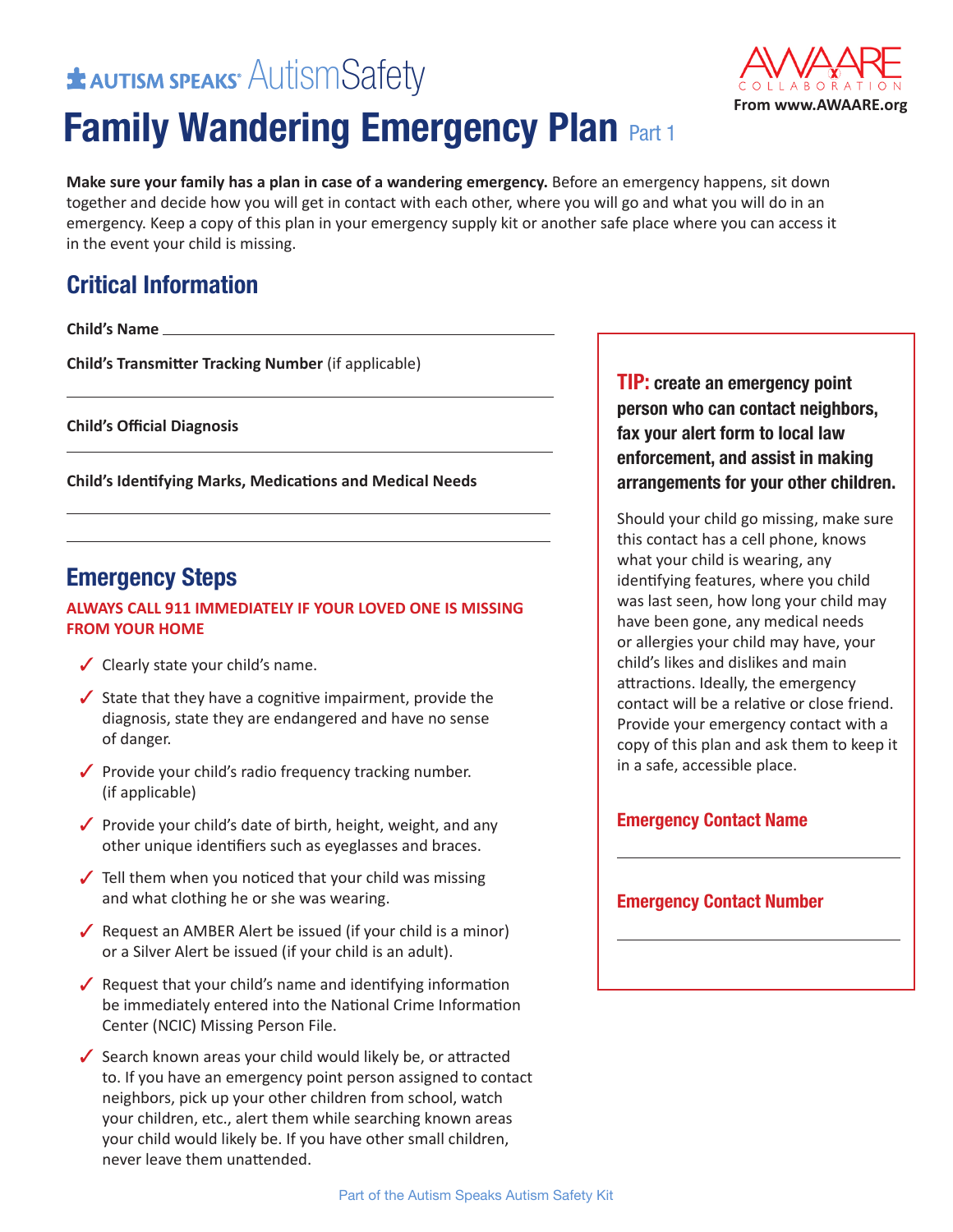### **EXAUTISM SPEAKS**<sup>M</sup> AUTISM Safety **Family Wandering Emergency Plan** Part 2

**TIP:** list the main places your child may likely go within the neighborhood, as well as the most dangerous areas nearby, such as ponds, lakes, pools, etc. Search these areas first. If you have assigned "search angels" ahead of time, make sure they know which location is assigned to them. Draw maps of these locations, or physically show the volunteers the location to which they are assigned before an emergency happens.

# **Location Name Location Description**

| 2. $\qquad \qquad$ |  |  |
|--------------------|--|--|
|                    |  |  |
|                    |  |  |
|                    |  |  |
| 4. __              |  |  |
|                    |  |  |
| 5.                 |  |  |
|                    |  |  |

**TIP:** before an emergency happens, assign at least five (5) willing "search angels" who will commit to searching for your child in the event of an emergency. Make sure they would be immediately available (are typically home) are willing, and know and understand which search location is assigned to them.

| <b>Name</b> | <b>Number</b>                | <b>Address</b> | <b>Assigned Location</b> |
|-------------|------------------------------|----------------|--------------------------|
|             | $\mathbf{1.}$ $\blacksquare$ |                |                          |
|             | $\overline{2}$ .             |                |                          |
|             | 3.                           |                |                          |
|             | $\overline{4}$ .             |                |                          |
| 5.          |                              |                |                          |

### **Other Numbers**

**LAW ENFORCEMENT FAX NUMBERS:** (in case local law enforcement does not have your child's information on file, have your assigned emergency point person fax it.)

**National Center for Missing & Exploited Children (NCMEC):** 1-800-THE-LOST (1-800-843-5678) **LOCAL MEDIA CONTACT NUMBERS:**

**OTHER NOTES:** (make any notes you feel may be important in case of a wandering emergency.)

Keep this document with you at all times. Keep a copy in a safe, accessible place within the home. Keep this with your **child's first responder alert form, documentation of diagnosis, medical papers and any other important information.**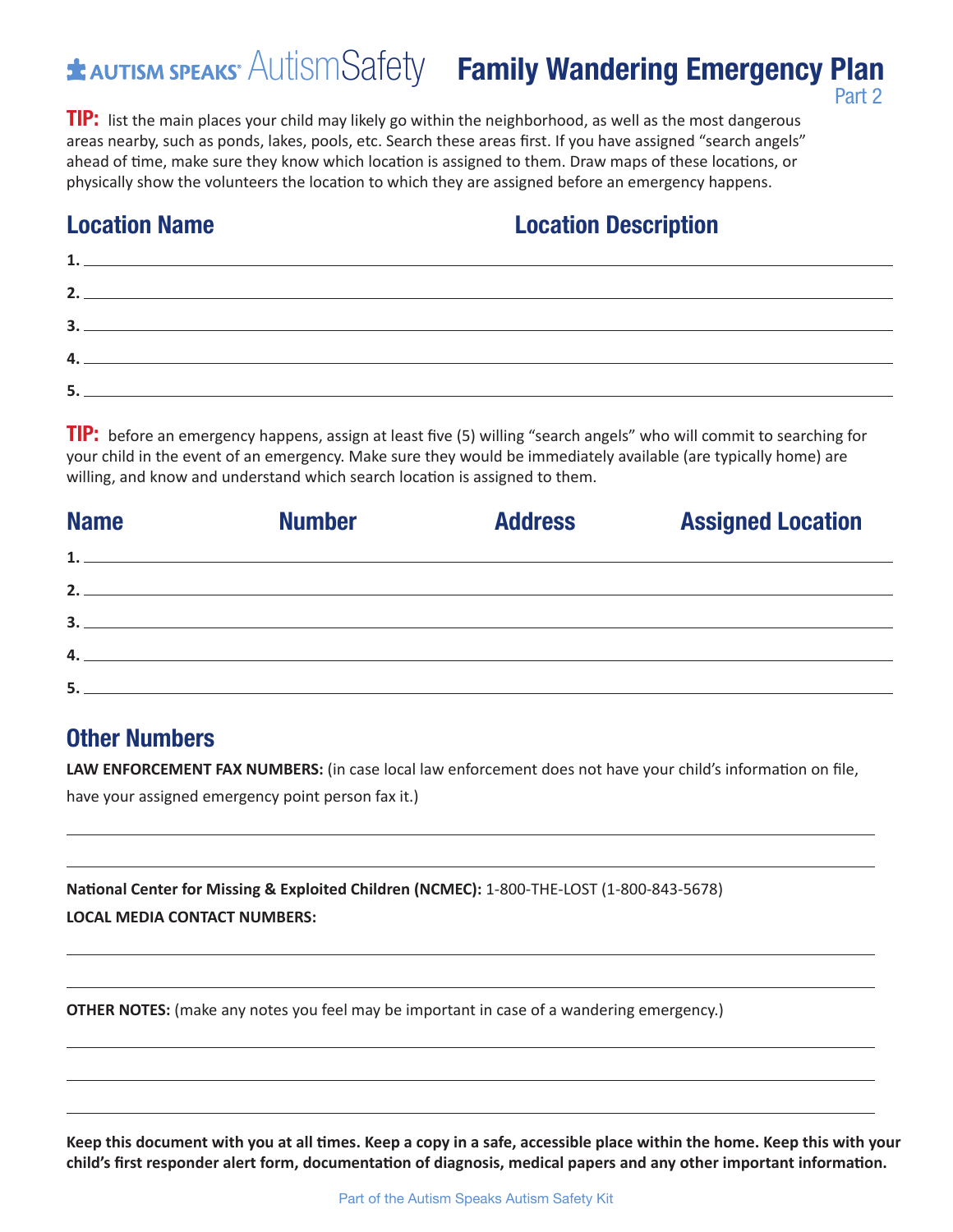| <b>* AUTISM SPEAKS</b> AUTISM Safety                                                               |          |                                                                 |                     |        |                                                                                                                           |
|----------------------------------------------------------------------------------------------------|----------|-----------------------------------------------------------------|---------------------|--------|---------------------------------------------------------------------------------------------------------------------------|
| <b>Autism Elopement Alert Form Part 1</b>                                                          |          |                                                                 |                     |        | From www.AWAARE.org                                                                                                       |
| <b>PERSON-SPECIFIC INFORMATION FOR FIRST RESPONDERS</b>                                            |          |                                                                 |                     |        |                                                                                                                           |
|                                                                                                    |          |                                                                 |                     |        |                                                                                                                           |
| Address                                                                                            | (First)  |                                                                 | (M.l.)<br>(Last)    |        | <b>ATTACH CURRENT</b><br>PHOTO HERE                                                                                       |
|                                                                                                    | (Street) |                                                                 | (City) (State) Zip) |        |                                                                                                                           |
|                                                                                                    |          |                                                                 |                     |        |                                                                                                                           |
| Does the individual live alone? _______                                                            |          |                                                                 |                     |        | <b>Date Submitted:</b>                                                                                                    |
| <b>Individual's Physical Description:</b>                                                          |          |                                                                 |                     |        |                                                                                                                           |
|                                                                                                    |          |                                                                 |                     |        | _________ Male ___________ Female    Height: __________ Weight: _____________ Eye color: ___________ Hair color: ________ |
|                                                                                                    |          |                                                                 |                     |        |                                                                                                                           |
| Other Relevant Medical Conditions in addition to Autism (check all that apply):                    |          |                                                                 |                     |        |                                                                                                                           |
|                                                                                                    |          |                                                                 |                     |        | No Sense of Danger (Blind (Cambridge Leaf (Deaf Non-Verbal (Dental Retardation                                            |
| <b>EXECUTE:</b> Prone to Seizures <b>CONSISTENT</b> Cognitive Impairment <b>CONSISTENT</b> COMBINE |          |                                                                 |                     |        |                                                                                                                           |
|                                                                                                    |          |                                                                 |                     |        |                                                                                                                           |
|                                                                                                    |          |                                                                 |                     |        |                                                                                                                           |
|                                                                                                    |          |                                                                 |                     |        |                                                                                                                           |
|                                                                                                    |          |                                                                 |                     |        |                                                                                                                           |
| <b>EMERGENCY CONTACT INFORMATION</b>                                                               |          |                                                                 |                     |        |                                                                                                                           |
| Name of Emergency Contact (Parents/Guardians, Head of Household/Residence, or Care Providers):     |          |                                                                 |                     |        |                                                                                                                           |
|                                                                                                    |          |                                                                 |                     |        |                                                                                                                           |
| <b>Emergency Contact's Phone Numbers:</b>                                                          |          | (Street)                                                        |                     | (City) | (State)<br>Zip)                                                                                                           |
|                                                                                                    |          |                                                                 |                     |        |                                                                                                                           |
|                                                                                                    |          |                                                                 |                     |        |                                                                                                                           |
|                                                                                                    |          |                                                                 |                     |        |                                                                                                                           |
|                                                                                                    |          | $D$ and $\alpha$ fitting Audience Operator Audience Option 16th |                     |        |                                                                                                                           |

Part of the Autism Speaks Autism Safety Kit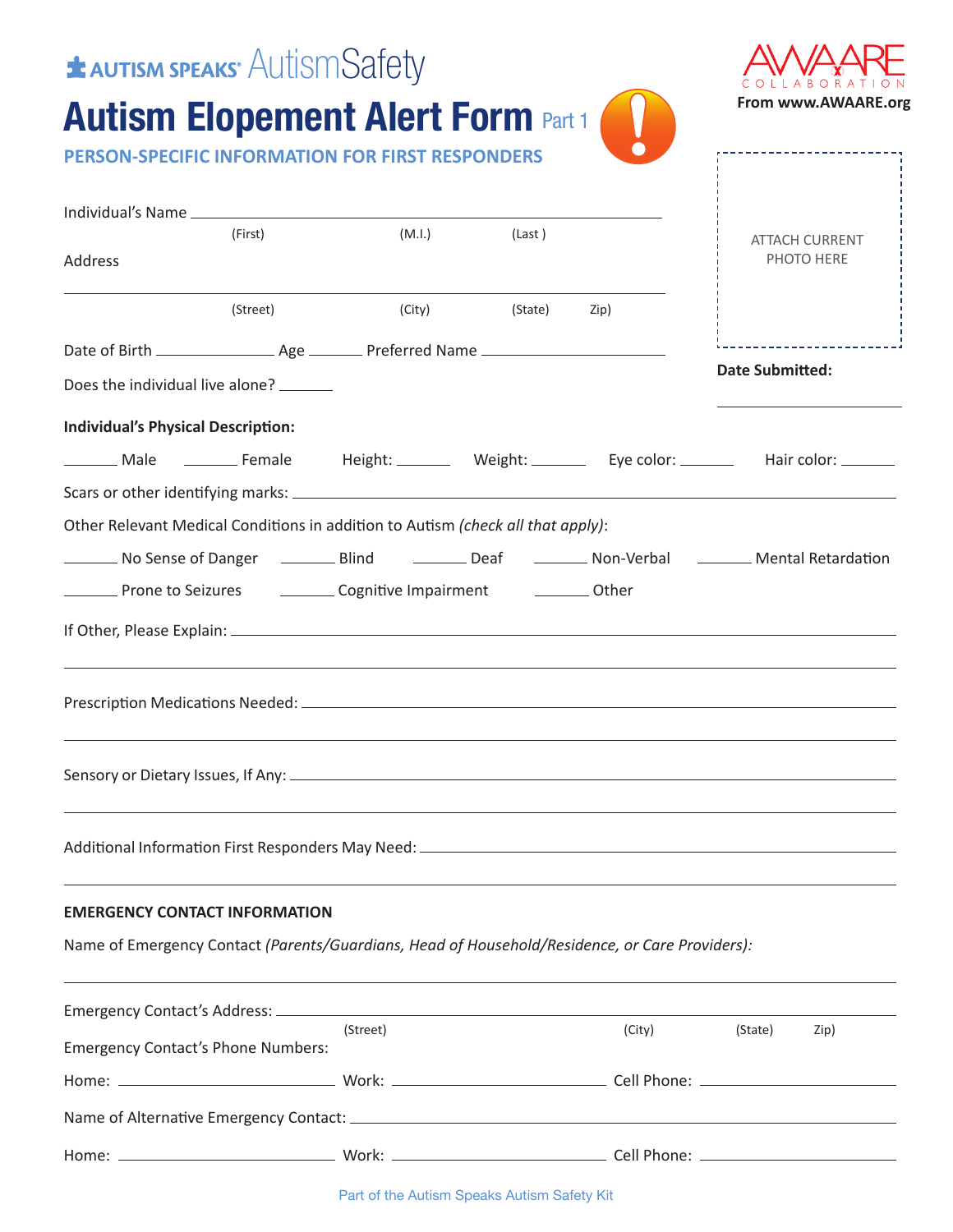

#### **INFORMATION SPECIFIC TO THE INDIVIDUAL**

Favorite attractions or locations where the individual may be found:

Atypical behaviors or characteristics of the Individual that may attract the attention of Responders:

Individual's favorite toys, objects, music, discussion topics, likes, or dislikes:

Method of Preferred Communication. *(If nonverbal: Sign language, picture boards, written words, etc.):*

Method of Preferred Communication II. *(If verbal: preferred words, sounds, songs, phrases they may respond to):*

Identification Information. *(i.e. Does the individual carry or wear jewelry, tags, ID card, medical alert bracelets, etc.?):*

Tracking Information. *(Does the individual have a Project Lifesaver or LoJack SafetyNet Transmitter Number?):*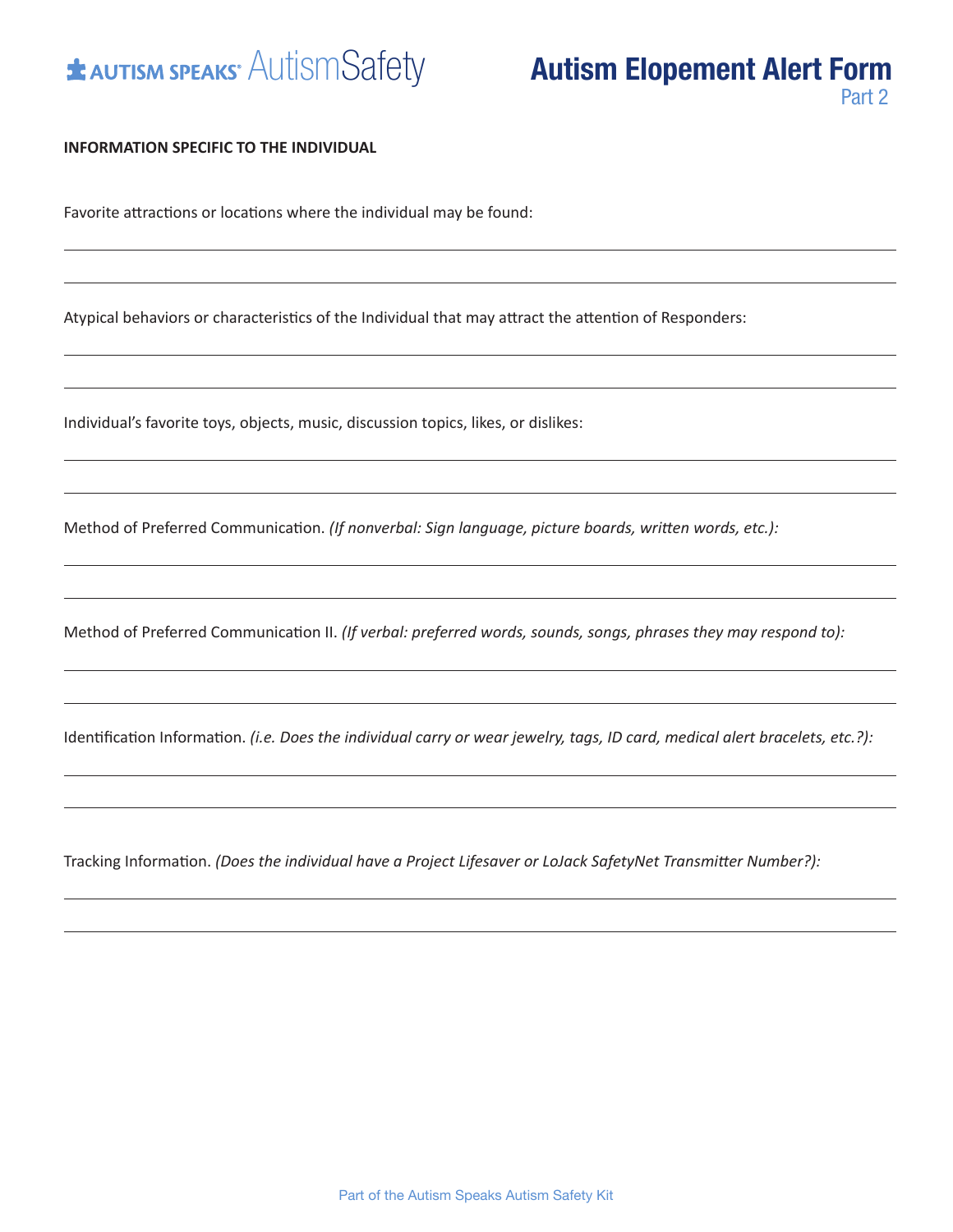# $\triangle$  AutismSafety **Neighbor Alert Letter**

Police Officer Laurie Reyes of Montgomery County Police Department has responded to dozens of autism wandering emergencies, and recommends providing this letter to trusted neighbors to inform them of your child with autism's tendency to wander.

| We have a child with autism. About half of children with autism have a tendency to wander from safety.                                                                                                                                                                                                                                                                                                                                                                              |               |  |
|-------------------------------------------------------------------------------------------------------------------------------------------------------------------------------------------------------------------------------------------------------------------------------------------------------------------------------------------------------------------------------------------------------------------------------------------------------------------------------------|---------------|--|
| We watch our child very carefully, but sometimes he/she unpredictably wanders away from safety.                                                                                                                                                                                                                                                                                                                                                                                     |               |  |
|                                                                                                                                                                                                                                                                                                                                                                                                                                                                                     |               |  |
|                                                                                                                                                                                                                                                                                                                                                                                                                                                                                     |               |  |
| He/she usually wears __________________________________.                                                                                                                                                                                                                                                                                                                                                                                                                            |               |  |
| <b>WHAT TO DO?</b>                                                                                                                                                                                                                                                                                                                                                                                                                                                                  |               |  |
| We kindly ask if you see our child alone, please stay with him/her and immediately call:                                                                                                                                                                                                                                                                                                                                                                                            |               |  |
| . We are probably already looking for him/her. Please also call 911 and with the series of the probably already looking for him/her. Please also call 911 and<br>tell them that you have found our child.                                                                                                                                                                                                                                                                           |               |  |
| Our child, ___________________________________, does not speak very well and does not appreciate danger.<br>He/she might walk into the street without looking. He/she may be dangerously drawn to bodies of water<br>like lakes, rivers or swimming pools and could drown. He/she might walk in your house or yard if a door<br>or gate is open. He/she will become lost very easily and not know he/she is lost. If you ask our child a<br>question he/she will likely not answer. |               |  |
| Our child may appear to be deaf. However, our child can hear. But he/she may not react to things that he/<br>she hears or sees or respond to your verbal commands.                                                                                                                                                                                                                                                                                                                  |               |  |
| Our child sometimes has outbursts where he/she might scream or shake his/her hands, or act in other<br>unusual ways for a few moments. Please don't misinterpret any of these motions. He/she does not intend<br>to hurt anyone. If you see our child please stay with him/her and call us, then 911 right away.                                                                                                                                                                    |               |  |
| We have included a recent picture of our child.                                                                                                                                                                                                                                                                                                                                                                                                                                     |               |  |
|                                                                                                                                                                                                                                                                                                                                                                                                                                                                                     |               |  |
| Thank you,                                                                                                                                                                                                                                                                                                                                                                                                                                                                          |               |  |
|                                                                                                                                                                                                                                                                                                                                                                                                                                                                                     | (Parent Name) |  |
|                                                                                                                                                                                                                                                                                                                                                                                                                                                                                     | (Address)     |  |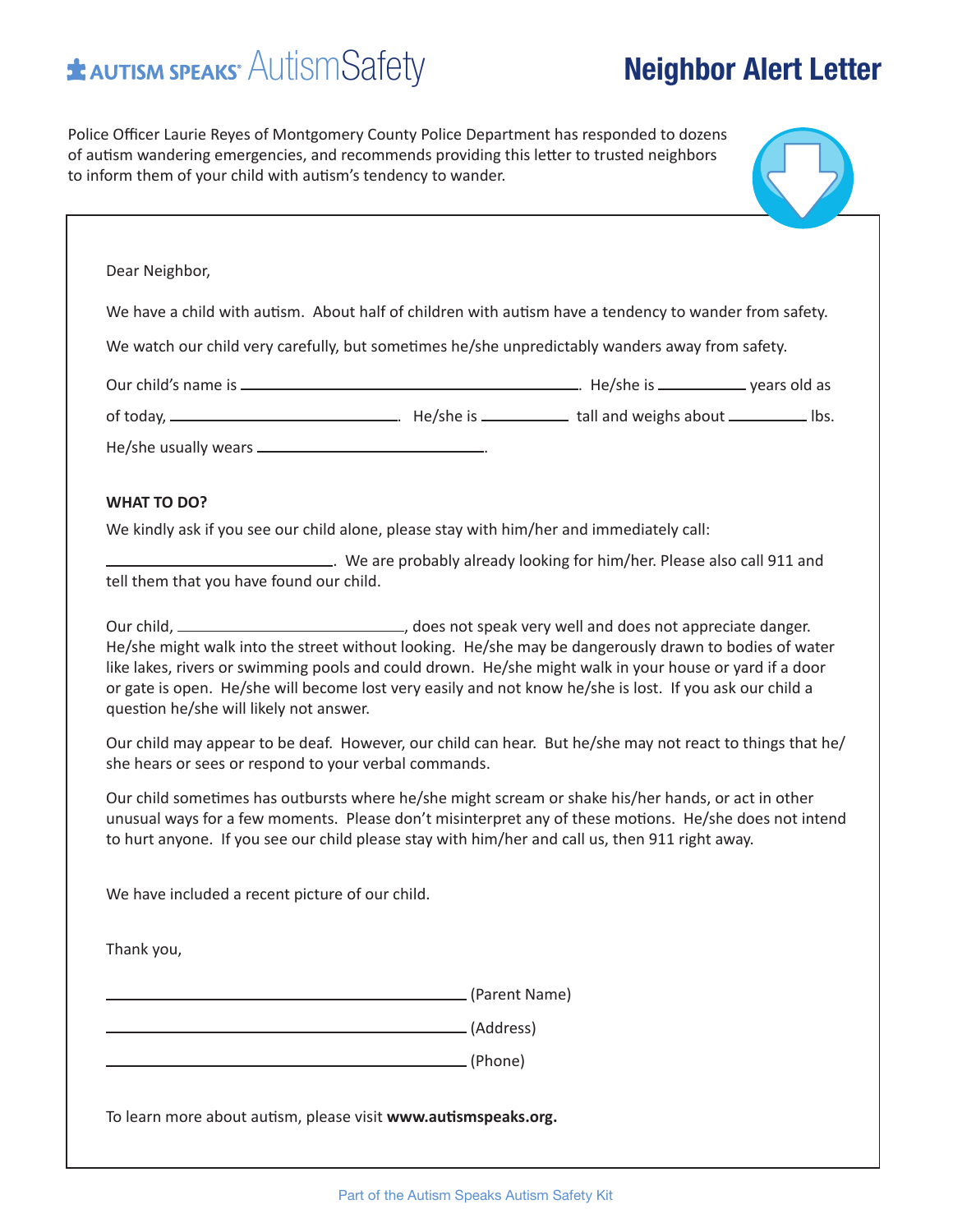# **\* AUTISM SPEAKS** AUTISMSafety

# **Seven Steps to Preventing Wandering at Your Child's School**

### **1. If your child has a tendency to wander, it is critical to address wandering issues in his or her Individualized Education Program (IEP).**

**Set AUTISM SPEAKS<sup>\*</sup>** AUT<br> **Set AUTISM SPEAKS<sup>\*</sup>** AUT<br> **Set AUTISM SPEAKS<sup>\*</sup>** AUT<br>
1. If your child has<br>
or her Individual<br>
If there is a histo<br>
administrators, a<br>
well as educate t<br>
incident occurs, y<br>
items, at any tim If there is a history of wandering incidents, it's important to call a meeting with school staff, administrators, and your child's IEP team to make them aware of these past situations, as well as educate them on the autism wandering issue in general. If something changes or an incident occurs, you as a parent have the right to amend the IEP and adjust the particular items, at any time.

### **2. Write a letter requesting that you always be informed, immediately and in writing, of any wandering incident on or off the campus.**

If your child requires 1-on-1 supervision, be sure to make this extremely clear to school staff – and clearly documented in the IEP – and emphasize that under no circumstances should your child be left alone at any time.

#### **3. Carefully document all wandering-related incidents.**

Sharing this information with the staff at your child's school will help prepare them if such an incident occurs at school. For example, where has your child been found in the past? What are his or her fascinations or obsessions? Where would he/she most likely be drawn to near campus?

#### **4. Try to eliminate all possible triggers that have led to wandering in the past.**

For example, if your child is drawn to water, be sure that all pools, lakes, etc. in the area of the school are blocked off so that there is no chance your child will be able to access them.

#### **5. Ask what the school's policies are on wandering prevention.**

Understand any and all security measures used by the school. If you think something is missing (i.e. a barrier you find necessary that may not be in place), be sure to voice your concerns. Speaking up is often required to ensure your child's safety. A note from your child's doctor noting these incidents could help provide sound reasoning for strong security measures.

#### **6. Introduce your child to all security staff.**

Provide the security team with more information about your child, such as how to calm him or her down, whether or not he or she responds well to touch, sound, etc. All security should be aware of your child's tendency to wander so they take extra note of the importance of keeping an eye on your child. Click here for an Elopement Alert Form to fill out with specific information about your child for all first responders including school security.

#### **7. In addition to including all wandering-related information, be sure that your child's IEP also includes safety skills and wandering-prevention measures.**

Include these skills in your child's therapy programs if you are able to do so.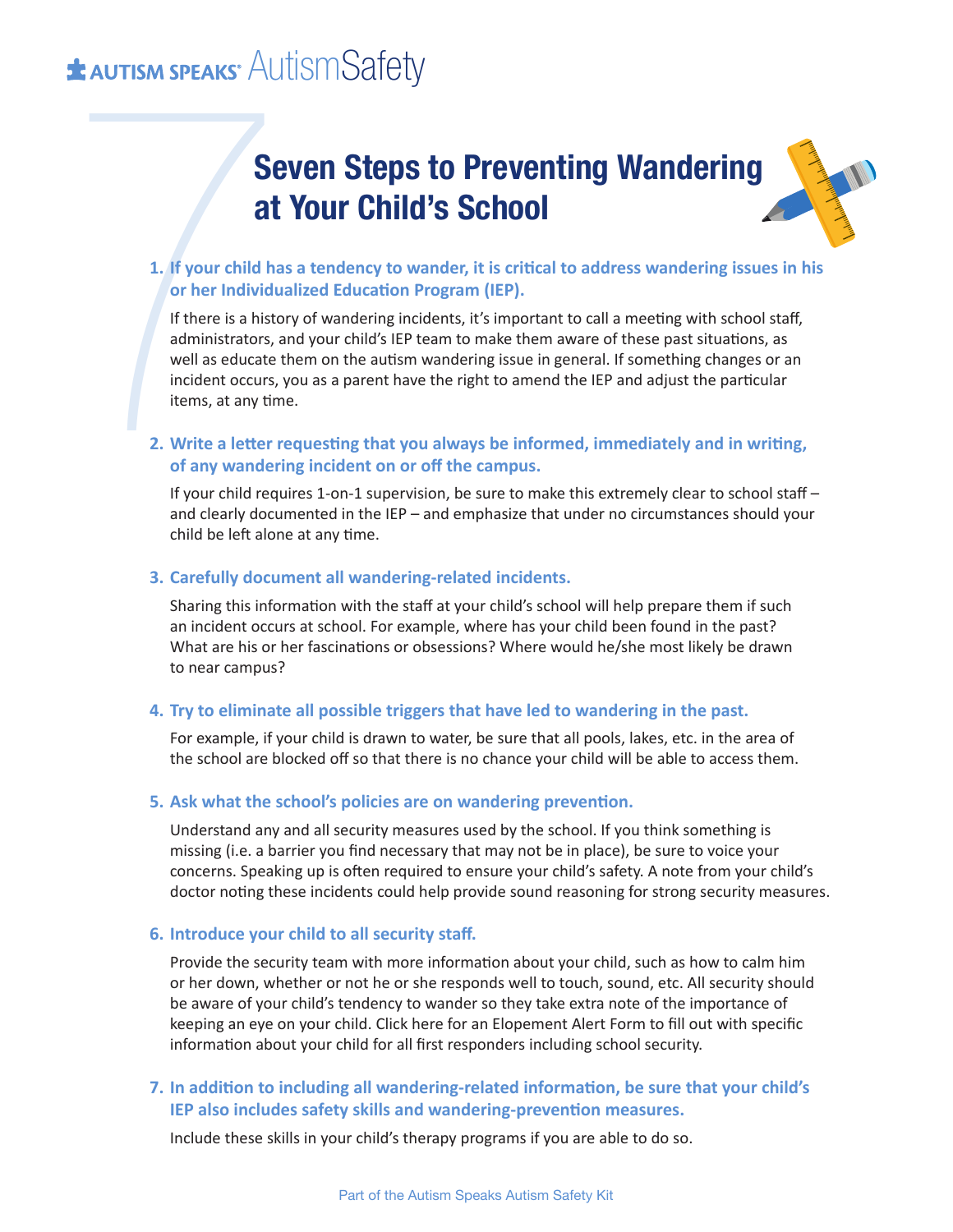# **EXAUTISM SPEAKS**<sup>®</sup> AUTISM Safety **School Alert/IEP Letter**



Dear (school name) Faculty, Staff and IEP team,

Thank you for all that you do for the students of (school name). My child, (full name) has a diagnosis of autism and is a student in (class #) with (add teacher names). My child has a tendency to wander, elope or bolt from safety. Wandering behavior by individuals with autism is common, dangerous and puts tremendous stress on families, like mine. My child is susceptible to wandering off if left unsupervised for even a moment. This tendency puts him/her at great risk in all settings, including at school. As a result, it is important my child receives one-to-one adult supervision at all times.

**Noted previous wandering incidents and triggers include:**

| Date. | Description ____________________ |
|-------|----------------------------------|
| Date  |                                  |
| Date  |                                  |

*(Consider including a letter from your child's doctor regarding wandering tendencies with the medical code for wandering V40.31 (ICD-9-CM Code for Wandering)*

I also request that all precautions are taken to prevent these dangerous incidents from occurring, including securing the physical space by closing/alarming doors or exits, and notifying school security guards, faculty and support staff of my child's tendency to wander, and maintaining one-to-one adult supervision at all times.

If my child wanders or elopes, **please call 911 immediately.**

After help has been dispatched, **please immediately notify me** (xxx) xxx-xxxx.

All attempted or actual wandering incidents should be fully documented and reported to me and the IEP team, in an effort to identify potential patterns or triggers.

#### **When you are interacting with my child, please keep in mind:**

*List any difficulties with communication List any co-existing medical conditions List any special interests and dislikes/fears List behavior team/physician advised calming or de-escalation methods*

I greatly appreciate your support and attention to keeping my child safe and out of harm's way.

Thank you,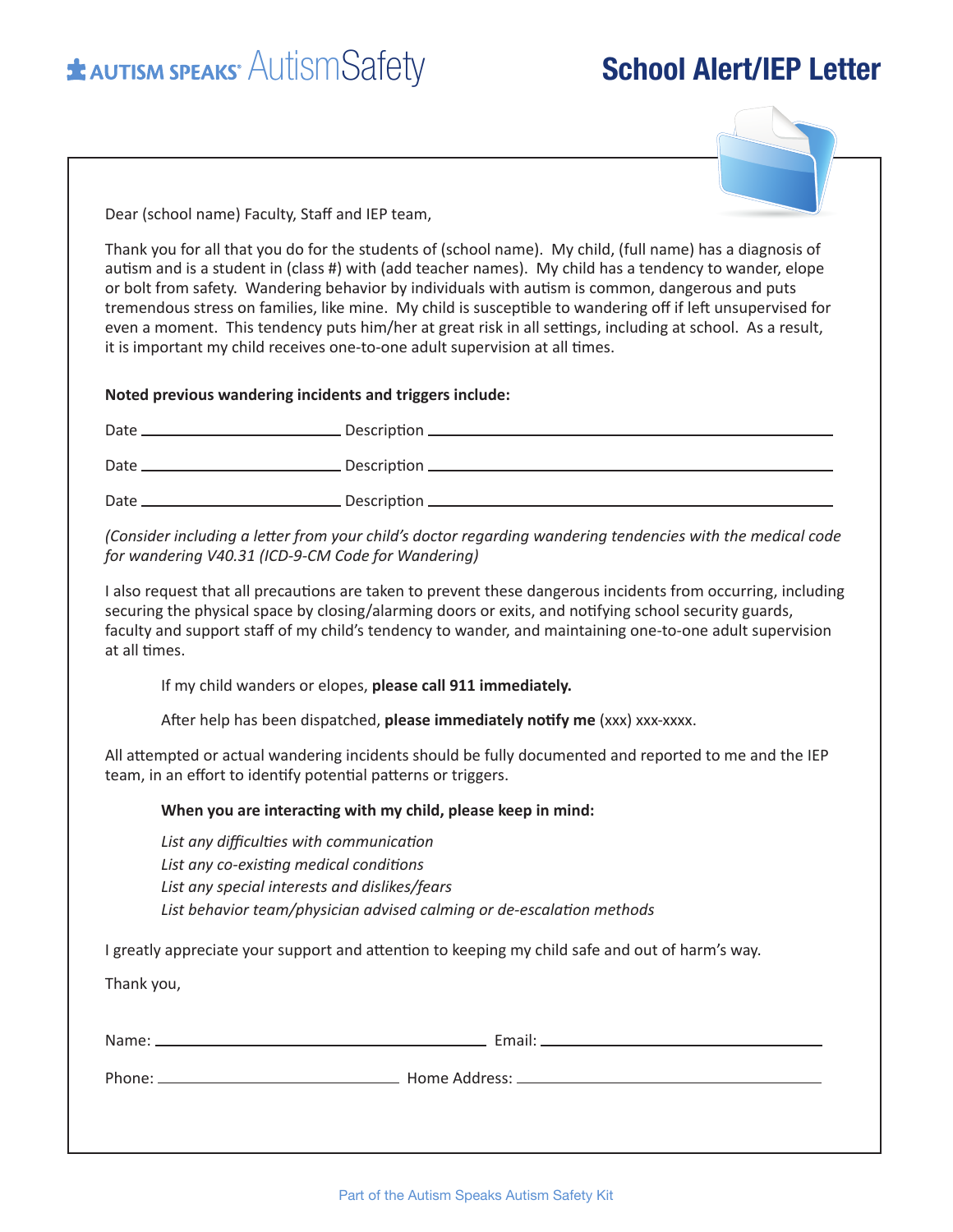# **EXECUTED AUTISM SPEAKS**<sup>\*</sup> AutismSafety **Teaching Safety FAQ**

# Part 1



### **How can I help my child with autism learn skills to keep themselves safe?**

**EVALUATION SET AND SET AND SET AND SET AND SET AND SET AND SET AND SET AND SET AND SET AND SET AND SET AND SET AND SET AND SET AND SET AND SET AND SET AND SET AND SET AND SET AND SET AND SET AND SET AND SET AND SET AND SE** The increased safety concerns associated with autism often result in parents and caregivers going to extraordinary lengths to keep their loved ones with autism safe. Learning potentially lifesaving safety skills are important for every individual with autism and should be taught at home and in school across their lifespan. Evaluating what skills your child needs to be safe and protected at home, school and in the community is an important part of creating a comprehensive safety plan. Work with your child's behavioral therapists, teachers, IEP team and doctors to determine the specific safety skills and learning goals needed to teach your child with autism how to stay safe and out of harm's way!

### **What tools can I use to help me teach my child with autism to stay safe?**

Teaching your child how to react, respond and modify their behavior to remain safe when faced with a possible danger is just as important as taking steps to safely secure the physical space of your home and your child's school. Some helpful tools and interventions you may consider using to teach safety include:

- Visual supports/prompts
- Social stories
- Visual schedules/charts
- Role playing/modeling the desired behavior to practice ways to act safely in realistic situations
- Consistent reinforcement for safe behavior across all settings
- Consistent consequences for unsafe behavior across all settings

### **What should I do with Visual supports/prompts?**

Use pictures to set limits and clear boundaries around locations or activities to communicate basic expected behavior, like waiting.



**STOP Example:** You can adhere an image of a stop sign to a door. When your child stops at the door say "Stop." Give praise to reinforce following this rule. Once the concept is taught, use the same visual prompt in other settings where the rule is needed but not as clear, such as the school hallway.

**WAIT Example:** You can present the visual for "Wait" briefly before your child can have a preferred item. When asking for a snack, hand them the "wait" visual and count to 10 (or use a timer). When you reach 0, trade the "Wait" visual for the snack. Give praise to when the wait is successful! Once the concept is taught, gradually increase the time and situations in which your child is expected to wait.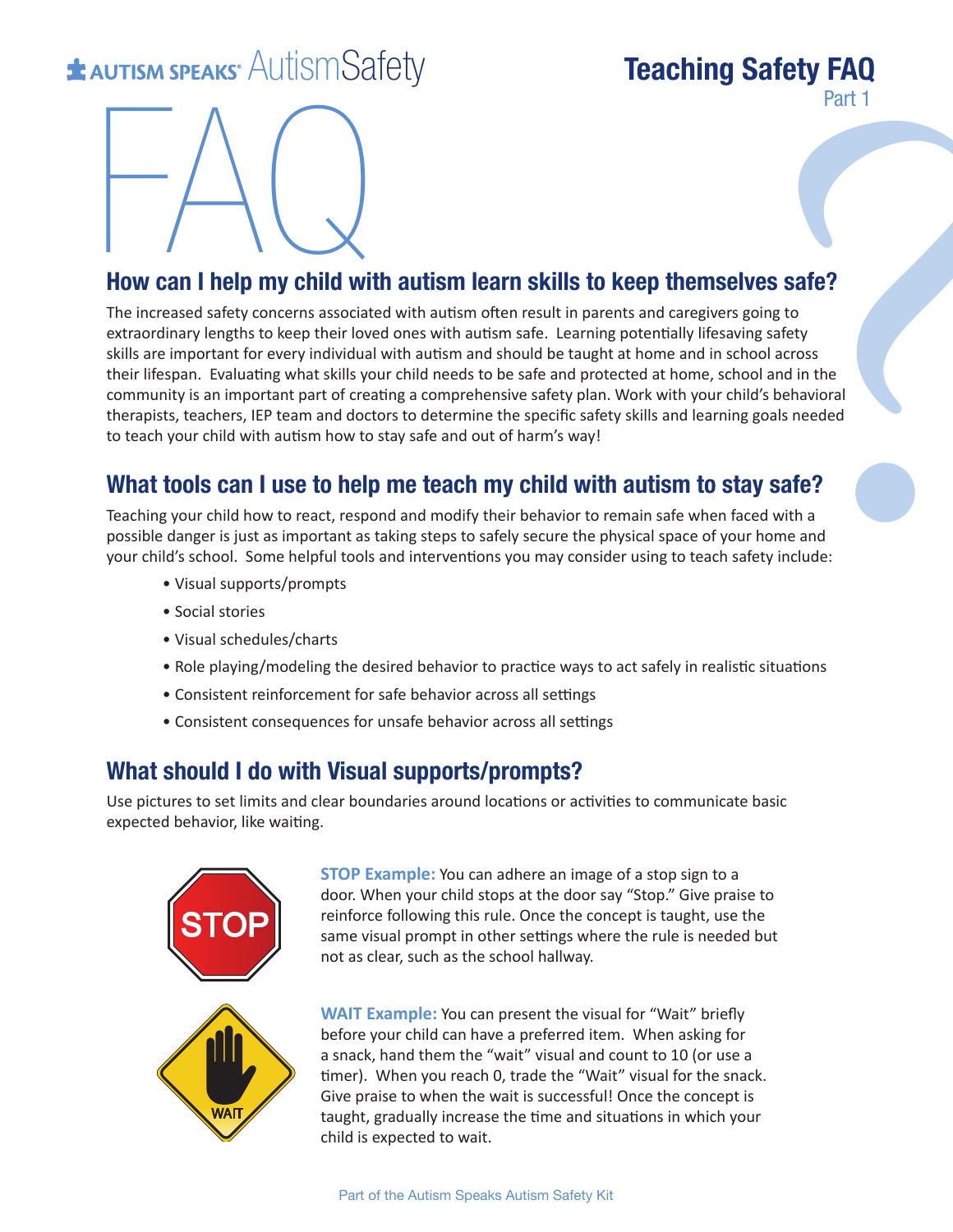# **\*** AUTISM SPEAKS<sup>®</sup> AUTISMSafety

# **Teaching Safety FAQ** Part 2



## **What is a Social Story?**

Social Stories are stories with pictures and text that can be used to help explain a situation and expected behavior by providing step-by-step instructions. You can customize a social story yourself using your own pictures your child will recognize to help your child know what to do stay safe in various situations.

### **What are examples of safety skills or goals my child should learn?**

Your child with autism should learn safety skills that can help keep them out of harm's way across all settings, whether at home, school or out in the community. The specific safety goals you work on will depend on your child's with autism's individual skill level, needs, and risk factors (tendency to wander, impaired sense of danger, attraction to water, etc.). The following are examples of general safety goals that could be included in a behavior plan or individualized education plan (IEP):

- Responding to name
- Safely responding to questions about personal information (ex. stating phone number or showing ID card)
- Seeking a parent or teacher if a stranger approaches
- Requesting help when lost
- Safely crossing the street
- Waiting when necessary (ex. getting out of a car, walking in a parking lot)
- Identifying boundaries (ex. do not leave the house)
- Requesting to leave a classroom or activity
- Using a cell phone
- Refrain from running/bolting
- Get sensory needs met in an appropriate way
- Learning water safety (ex. staying out of water when not "pool time", learning swim skills)

Always share your safety concerns and related goals with your child's family, friends, neighbors and other trusted adults they regularly interact with so they can support your teaching safety efforts and reinforce skills in multiple environments!

### **Where can I find additional resources and information?**

For additional information on Visual Supports and Behavioral Health Interventions: download the following resources for free at www.autismspeaks.org

- **ATN/AIR-P** An Introduction to Behavioral Health Treatments
- **ATN/AIR-P** Parent's Guide to Applied Behavior Analysis
- **Challenging Behaviors Tool Kit**
- **ATN/AIR-P** Visual Supports and Autism Spectrum Disorder

To find local behavioral and other autism intervention services, visit **Autism Speaks Resource Guide**.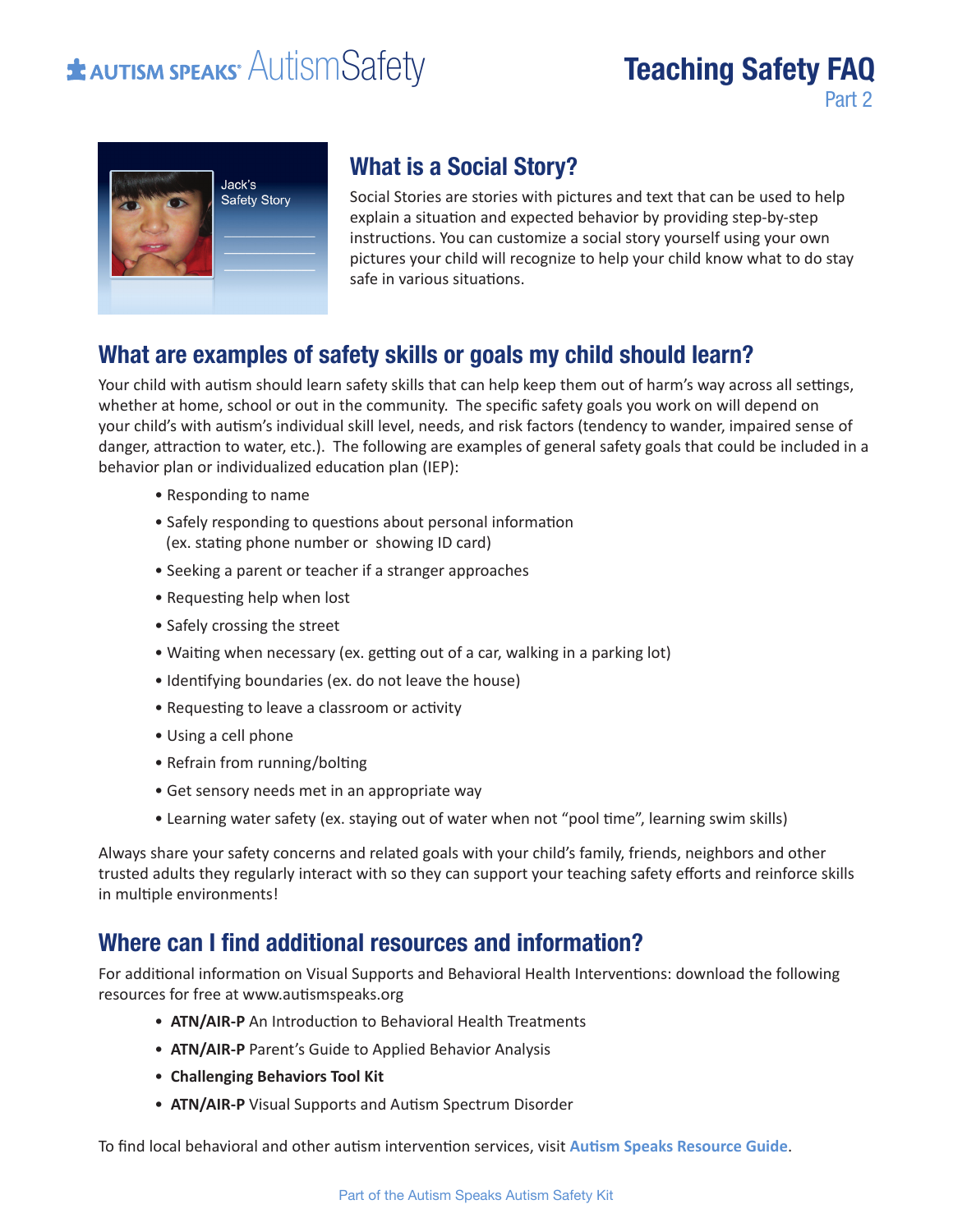# **\* AUTISM SPEAKS** AUTISMSafety



Include any wandering incidents, attempts or interactions that put your child at risk. Keep track of what was going on before, during and after the incident to try and determine antecedents, triggers and possible prevention methods. Ask behavioral team, teachers and caregivers to complete the log as needed.

**Child's Name:**

| <b>DATE</b> | <b>LOCATION</b> | <b>DESCRIPTION</b> | <b>POSSIBLE TRIGGERS</b> | <b>CHANGES NOTED</b> | <b>SUGGESTED NEXT STEPS</b> |
|-------------|-----------------|--------------------|--------------------------|----------------------|-----------------------------|
|             |                 |                    |                          |                      |                             |
|             |                 |                    |                          |                      |                             |
|             |                 |                    |                          |                      |                             |
|             |                 |                    |                          |                      |                             |
|             |                 |                    |                          |                      |                             |
|             |                 |                    |                          |                      |                             |
|             |                 |                    |                          |                      |                             |
|             |                 |                    |                          |                      |                             |
|             |                 |                    |                          |                      |                             |
|             |                 |                    |                          |                      |                             |
|             |                 |                    |                          |                      |                             |
|             |                 |                    |                          |                      |                             |
|             |                 |                    |                          |                      |                             |
|             |                 |                    |                          |                      |                             |
|             |                 |                    |                          |                      |                             |
|             |                 |                    |                          |                      |                             |
|             |                 |                    |                          |                      |                             |
|             |                 |                    |                          |                      |                             |
|             |                 |                    |                          |                      |                             |
|             |                 |                    |                          |                      |                             |
|             |                 |                    |                          |                      |                             |
|             |                 |                    |                          |                      |                             |
|             |                 |                    |                          |                      |                             |
|             |                 |                    |                          |                      |                             |
|             |                 |                    |                          |                      |                             |
|             |                 |                    |                          |                      |                             |
|             |                 |                    |                          |                      |                             |
|             |                 |                    |                          |                      |                             |
|             |                 |                    |                          |                      |                             |